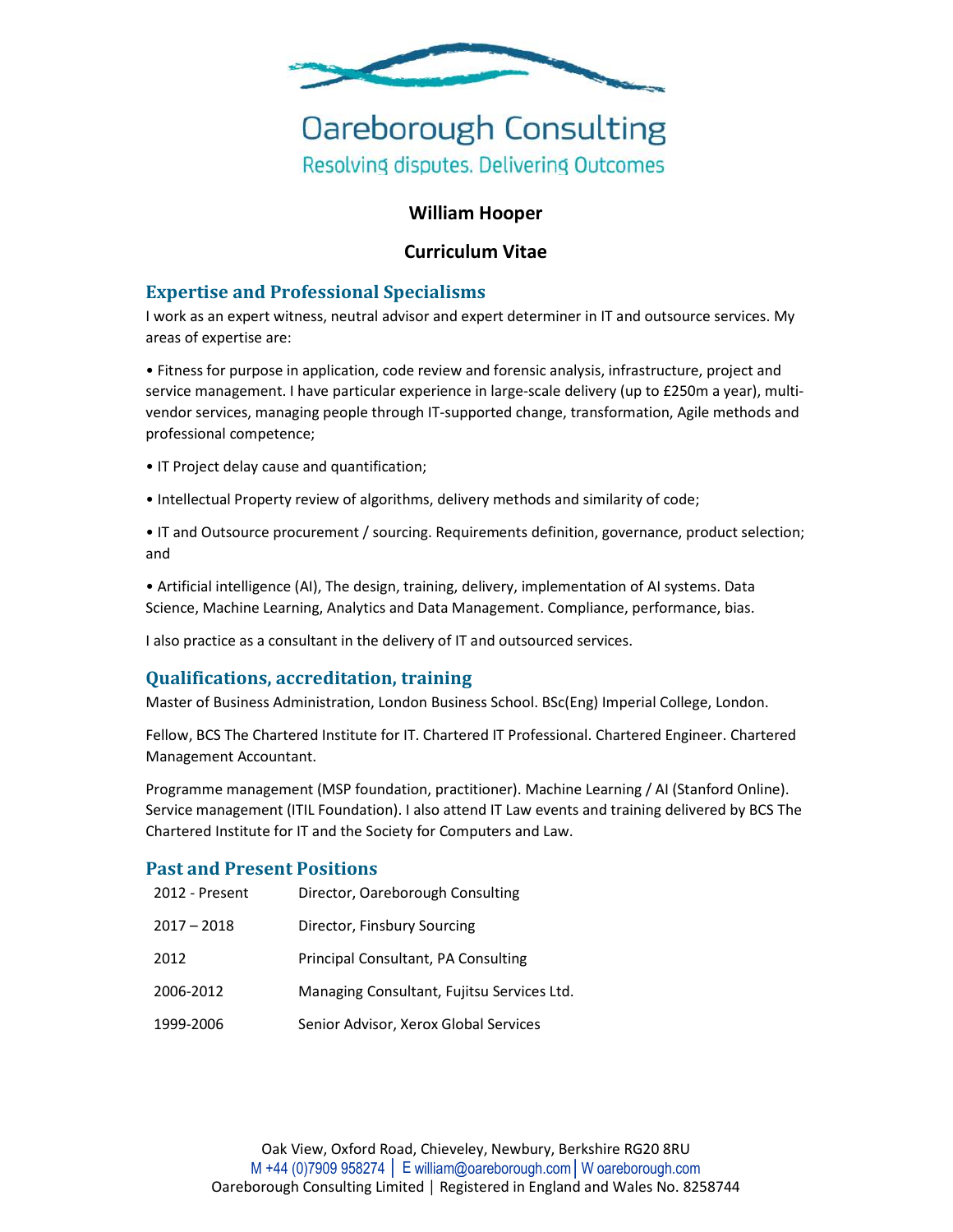

# **Other Professional Responsibilities**

I am currently a member of both the council and executive of the Academy of Experts. I have previously served as a regional council member of the Chartered Institute of Management Accountants.

## **Memberships of Professional Organisations**

I became a member of BCS The Chartered Institute for IT in 2014 and was elected Fellow in 2022. Member, the Society of Computers and Law. I have been a member of the Institution of Mechanical Engineers and the Chartered Institute of Management Accountants since 1991. Member, the Association for Computing Machinery (ACM) from 2021.

# **Publications**

I have published approximately 40 articles in Computers & Law, Outsource Magazine and Intelligent Sourcing. I have also been published in Finance Management and The Business Strategy Review.

I was an author of the "Service Integration and Management Professional Body of Knowledge" published by Van Haren 2017.

#### **Training, qualifications and Accreditation as an expert witness**

I joined the Academy of Experts as a practicing associate in 2013, becoming a practicing member in 2018. Member, Expert Witness Institute since 2015.

I have attended the Academy of Experts courses "Foundation training", "Procedure Rules", "Law for Experts", "Into Court", "Expert Determination", "Report Writing Masterclass" all between 2013 and 2020.

#### **Experience – Sample Projects Undertaken**

- Acted as expert advisor in a delayed business transformation and applications development project. The claim was initially for £150m, later revised to £128m. Investigated IT project delivery to qualify and quantify the causes and attribution of delay. Advised on discovery, key documents, pleadings and preparation for cross-examination.
- Reported as expert witness in a claim by an ecommerce systems developer for unpaid invoices for the development of a new web site and redesign of user experience. Investigated the discovery phase, issues on launch and the overall level of performance delivered.
- Expert advisor in a matter concerning the failed transformation of IT and outsourced operations. The case is in the course of mediation. Reported on specific aspects of the service that were not delivered and quantified the cost impact in relation to a clause within the contract in preparation for mediation. The initial claim was for £40m.
- At the request of the live services director, designed, proposed and implemented a service transformation programme throughout the £250m annual value service operation for HMRC. This was a confidential programme to address service performance issues and ensure any potential for repetition was contained and minimised. it reduced average incident duration and workstation hours lost by 37% whilst reducing operating costs and directly resolving customer issues.
- Led the delivery of cloud delivery services for a client seeking to bring infrastructure management in-house from outsource and to migrate from dedicated data centres to a combination of private cloud and public cloud. Secure and high-scale, approximately £180m a year service cost.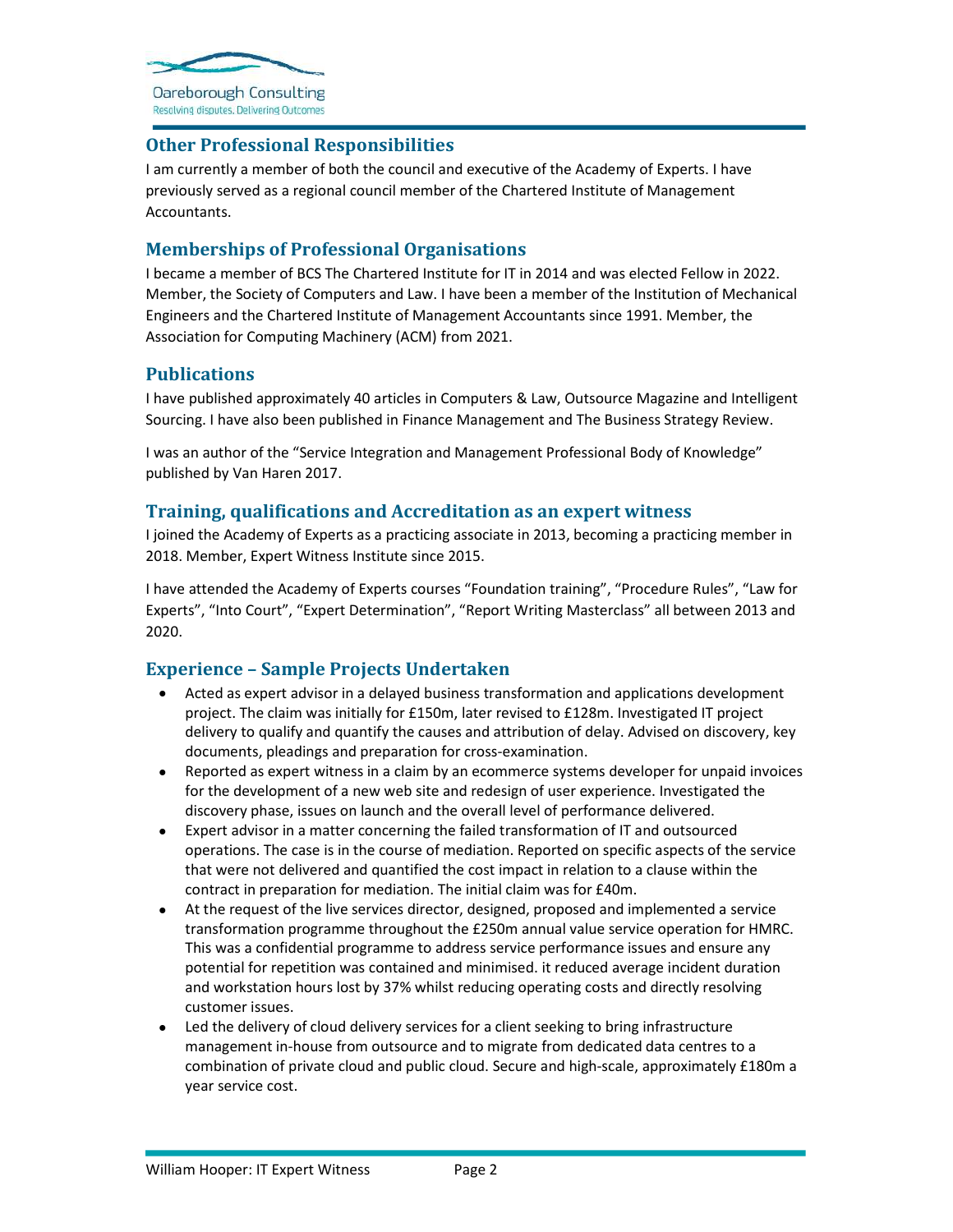

### **Experience - Vertical Markets**

During my career, I have worked in a variety of sectors including:

- Financial Services
- Travel services

Retail

Government, health, police and local authorities

Business Services

Not for Profit

Manufacturing

**Utilities** 

Pharmaceuticals

# **Technologies and Services**

I have worked in and with the following:

| ERP                                      | Oracle Financials                      |
|------------------------------------------|----------------------------------------|
|                                          | SAP                                    |
| Document Management, Workflow, CRM, Case | Sharepoint                             |
| management                               | Microsoft Dynamics                     |
|                                          | Documentum                             |
|                                          | Docushare                              |
|                                          | <b>DocuPlex</b>                        |
|                                          | eiStream                               |
|                                          | Metastorm                              |
|                                          | Kofax                                  |
| <b>Cloud Services</b>                    | Azure                                  |
|                                          | Amazon Web Services                    |
|                                          | Office 365                             |
|                                          | SalesForce                             |
|                                          | <b>IBM CloudServices</b>               |
| <b>Operating Systems</b>                 | Linux (Debian, Ubuntu)                 |
|                                          | Unix                                   |
|                                          | Windows (10, 8, 7, Vista, XP, NT, 3.1) |
|                                          | zOS                                    |
| <b>Databases</b>                         | Oracle                                 |
|                                          | MS SQL                                 |
|                                          | MySQL                                  |
|                                          | DB <sub>2</sub>                        |
| Middleware                               | <b>BizTalk</b>                         |
| <b>Payment Systems</b>                   | <b>POS</b>                             |
|                                          | <b>Card Processing</b>                 |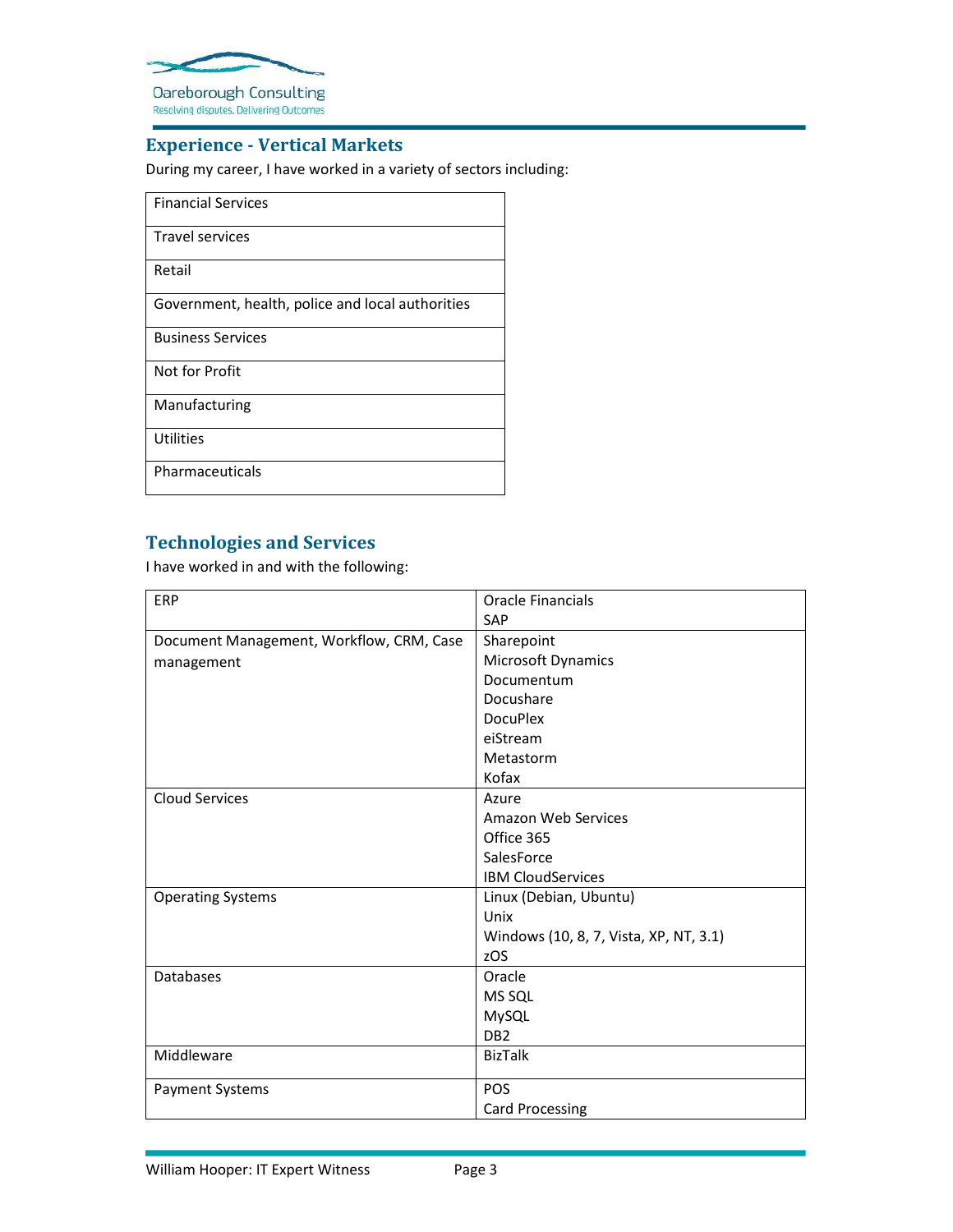

Resolving disputes. Delivering Outcomes

|                                              | IntelliQ anti-fraud           |
|----------------------------------------------|-------------------------------|
| <b>Electronic Patient Records</b>            | iSoft                         |
|                                              | Cerner                        |
|                                              | <b>TPP</b>                    |
| <b>Computing Languages</b>                   | Java                          |
|                                              | Javascript                    |
|                                              | Python                        |
|                                              | Fortran                       |
|                                              | Pascal                        |
|                                              | <b>Basic</b>                  |
| Email systems                                | Microsoft Office 365          |
|                                              | Microsoft Exchange            |
| Web content management                       | Drupal                        |
|                                              | Wordpress                     |
|                                              | <b>Fuel CMS</b>               |
|                                              | Codelgniter                   |
|                                              | Magento                       |
| Programme Management and Development         | Clarity                       |
| suites                                       | Rational                      |
|                                              | VersionOne                    |
|                                              | ActiveCollab                  |
| Artificial Intelligence, Big Data, Analytics | Octave                        |
|                                              | Fast.ai                       |
| <b>Integrated Development Environments</b>   | Eclipse                       |
|                                              | Jupyter Notebooks, JupyterLab |

| IT Outsourcing (ITO)                      | <b>DevOps</b>                                |
|-------------------------------------------|----------------------------------------------|
|                                           | Cloud broking and provisioning               |
|                                           | Hosting / Infrastructure / Cloud             |
|                                           | Data Centre                                  |
|                                           | End-User Computing (EUC) / Desktop / Contact |
|                                           | Centre                                       |
|                                           | Networks, telecommunications                 |
|                                           | Applications Delivery & Management (ADM)     |
|                                           | <b>Applications Maintenance (AMS)</b>        |
|                                           | Systems Integration (SI)                     |
|                                           | Service Integration and Management (SIAM)    |
|                                           | <b>Service Transition</b>                    |
|                                           | Security, Information Governance and Cyber   |
|                                           | Project Management, Programme Management     |
|                                           | Applications Portfolio Management            |
|                                           | Governance                                   |
|                                           | Service Management                           |
|                                           | Contract Management                          |
|                                           | <b>IT Strategy</b>                           |
|                                           | DevOps                                       |
|                                           | <b>Testing</b>                               |
| <b>Business Process Outsourcing (BPO)</b> | Finance & Accounting                         |
|                                           | Procurement                                  |